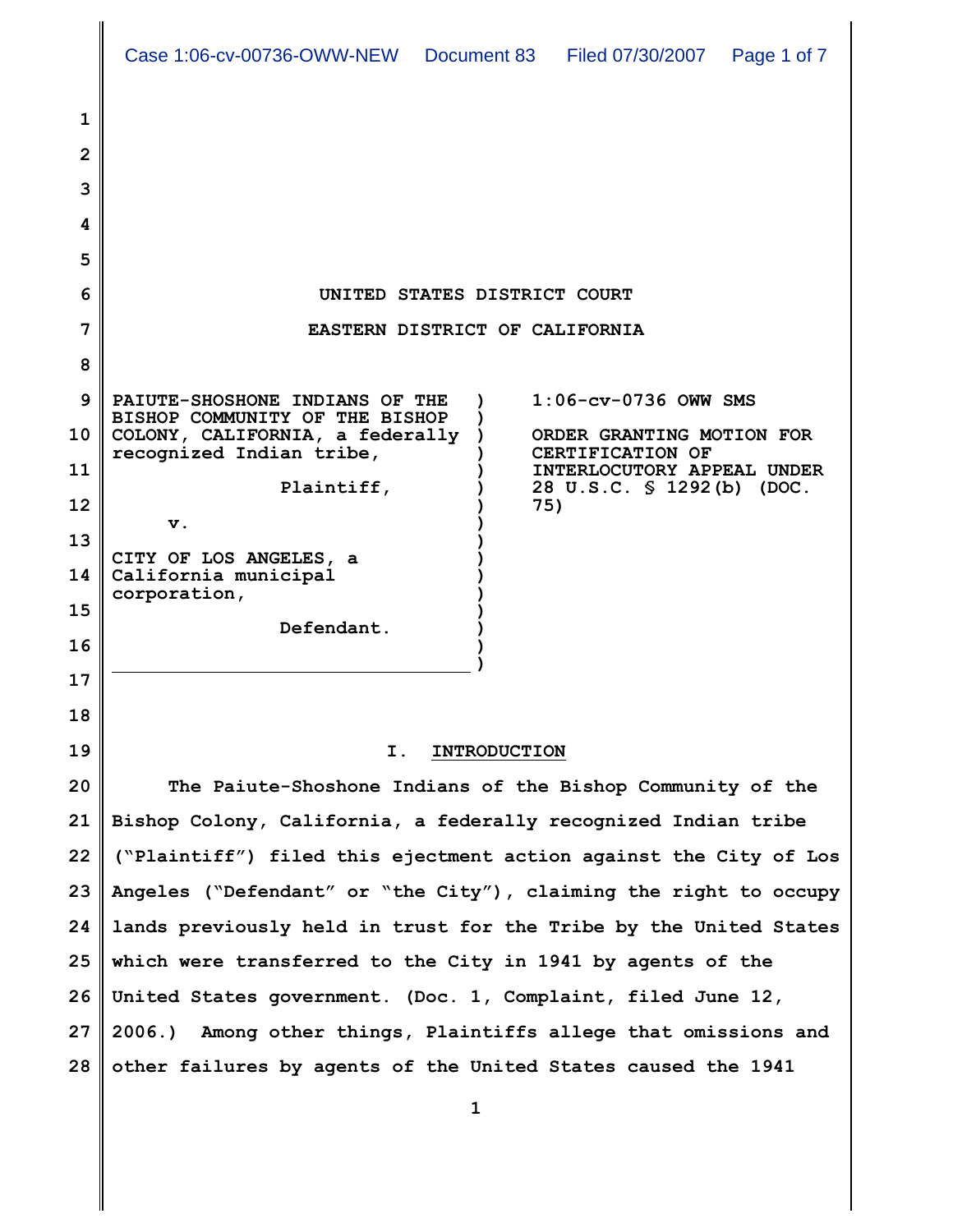**1 2 3 4 land transfer to fail to satisfy the requirements of a federal statute governing alienation of the land. The complaint names only the City as a Defendant, excluding the United States from the lawsuit.**

**5 6 7 8 9 10 11 12 13 14 15 16 On February 14, 2007, the district court granted the City's motion to dismiss the complaint, concluding that the United States is an indispensable party under Federal Rule of Civil Procedure 19. (Doc. 73.) After carefully analyzing numerous cases, including a somewhat analogous Tenth Circuit decision,** *Navajo Tribe v. New Mexico***, 809 F.2d 1455 (10th Cir. 1987), the district court concluded that because the complaint alleges that omissions and wrongdoings by agents of the United States contributed to the unlawfulness of the land transfer, the United States must be deemed an indispensable party to the lawsuit. The district court recognized, however, that "this is an exceedingly close case." (***Id.* **at 44.)**

**17 18 19 20 21 22 23 24 25 26 27 28 Plaintiffs move for certification under 28 U.S.C. § 1292(b) of the legal issue of "whether the United States is an indispensable party in an ejectment action by an Indian Tribe brought pursuant to § 1362 to defend its title to land when the complaint alleges omissions and other failure by agents of the United States to satisfy the requirements of a federal statute allowing the alienation of Indian land." (Doc. 75-2, filed March 8, 2007.) The City opposes certification. (Doc. 79, filed Apr. 9, 2007.) The motion was originally set for hearing, but that hearing was vacated upon stipulated motion requesting that the district court decide the matter on the pleadings. (See Doc. 81, filed April 16, 2007.)**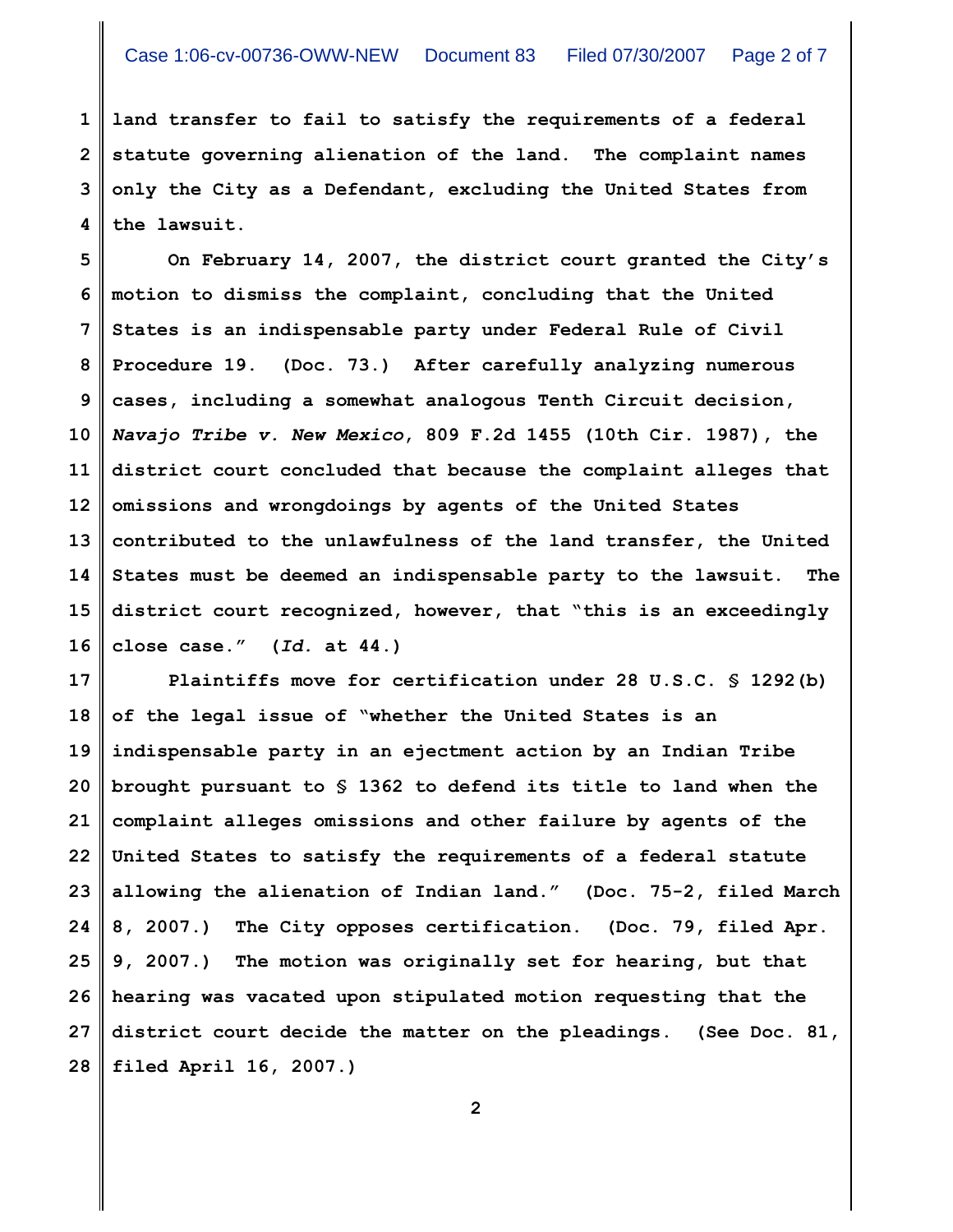**1 2 3 4 5 6 7 8 9 10 11 12 13 14 15 16 17 II. DISCUSSION A. Legal Standard Certification of an interlocutory appeal may be appropriate if the issue for which certification is sought (1) is a controlling question of law; (2) over which there is substantial grounds for difference of opinion; and (3) an immediate appeal may materially advance the ultimate termination of the litigation. 28 U.S.C. § 1292(b). "Section 1292(b) is a departure from the normal rule that only final judgments are appealable and therefore must be construed narrowly."** *James v. Price Stern Sloan, Inc.***, 283 F.3d 1064, 1068 n.6 (9th Cir. 2002). The interlocutory appeal procedure is only to be used in extraordinary cases where an interlocutory appeal might avoid protracted and expensive litigation.** *See In re Cement Antitrust Litig.***, 673 F.2d 1020, 1026 (9th Cir. 1982).**

**18**

## **19 B. Controlling Question of Law.**

**20 21 22 23 24 25 26 27 28 A decision involves a controlling question of law for purposes of certification if "resolution of the issue on appeal could materially affect the outcome of litigation in the district court."** *Id.* **at 1026. In this case, the issue of indispensability is a controlling question of law. As discussed in the February 14, 2007 memorandum decision it is possible that the United States cannot be joined in this action "by reason of the bar of the [Indian Claims Commission Act] and its statute of limitations." (Doc. 73 at 29.) Accordingly, the issue of**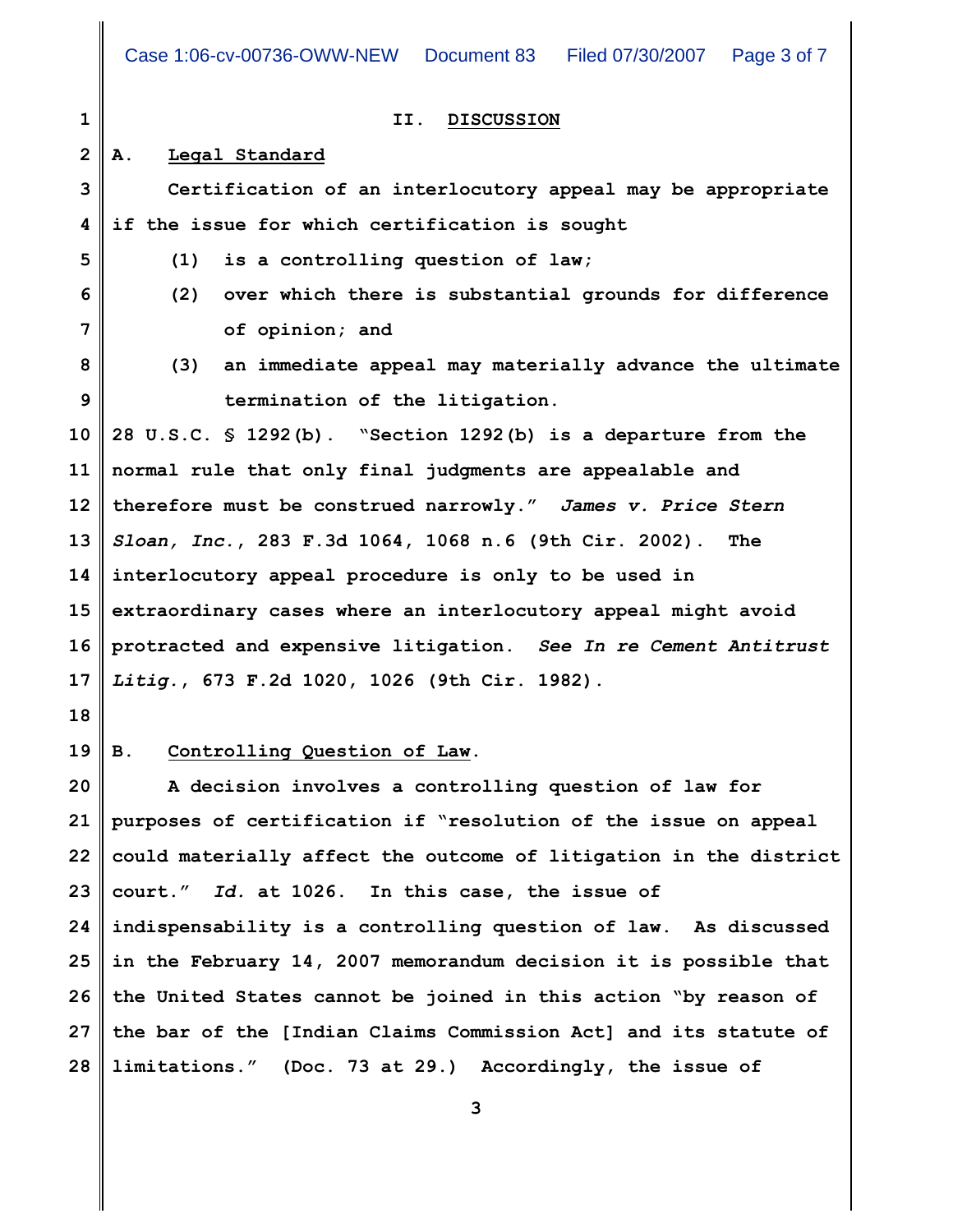**1 2 3 indispensability is potentially fatal to the Tribes' case. It is therefore appropriate to consider the issue "controlling" for purposes of certifying an interlocutory appeal.**

**4**

**5**

**C. Substantial Grounds for Difference of Opinion.**

**6 7 8 9 10 11 12 13 14 15 16 17 Plaintiffs cited numerous cases in support of their contention that wrongdoing by the United States does not necessitate a finding of indispensability. Although the district court ultimately distinguished all of these cases, recognizing that "[t]his case presents a unique set of circumstances for which there is no exact parallel in any case cited by the parties," the district court noted that its decision on the indispensability issue was an "exceedingly close" call. (Doc. 73 at 44.) There is no reason to repeat the reasoning set forth in the February 14, 2007 memorandum decision. It is incorporated here to demonstrate that there are substantial grounds for differences in opinion over the issue of indispensability.**

**18 19 20 21 22 23 24 25 26 27 28 The City cites** *Mid-Hudson Realty Corp. v. Duke & Benedict, Inc.***, 278 B.R. 334, 2002 U.S. Dist. LEXIS 9793 (S.D.N.Y. 2002), for the proposition that to demonstrate a substantial ground for difference of opinion, the party seeking certification "must show that [the] issue is difficult and of first impression and involves more than just a strong disagreement among the parties." The City argues that "[w]hether a party is indispensable under § 1292 is not a difficult question, nor is it one of first impression." (Doc. 79 at 4.) The City defines the inquiry too broadly. The issue is not whether the question of indispensability has ever been dealt with by a court of law**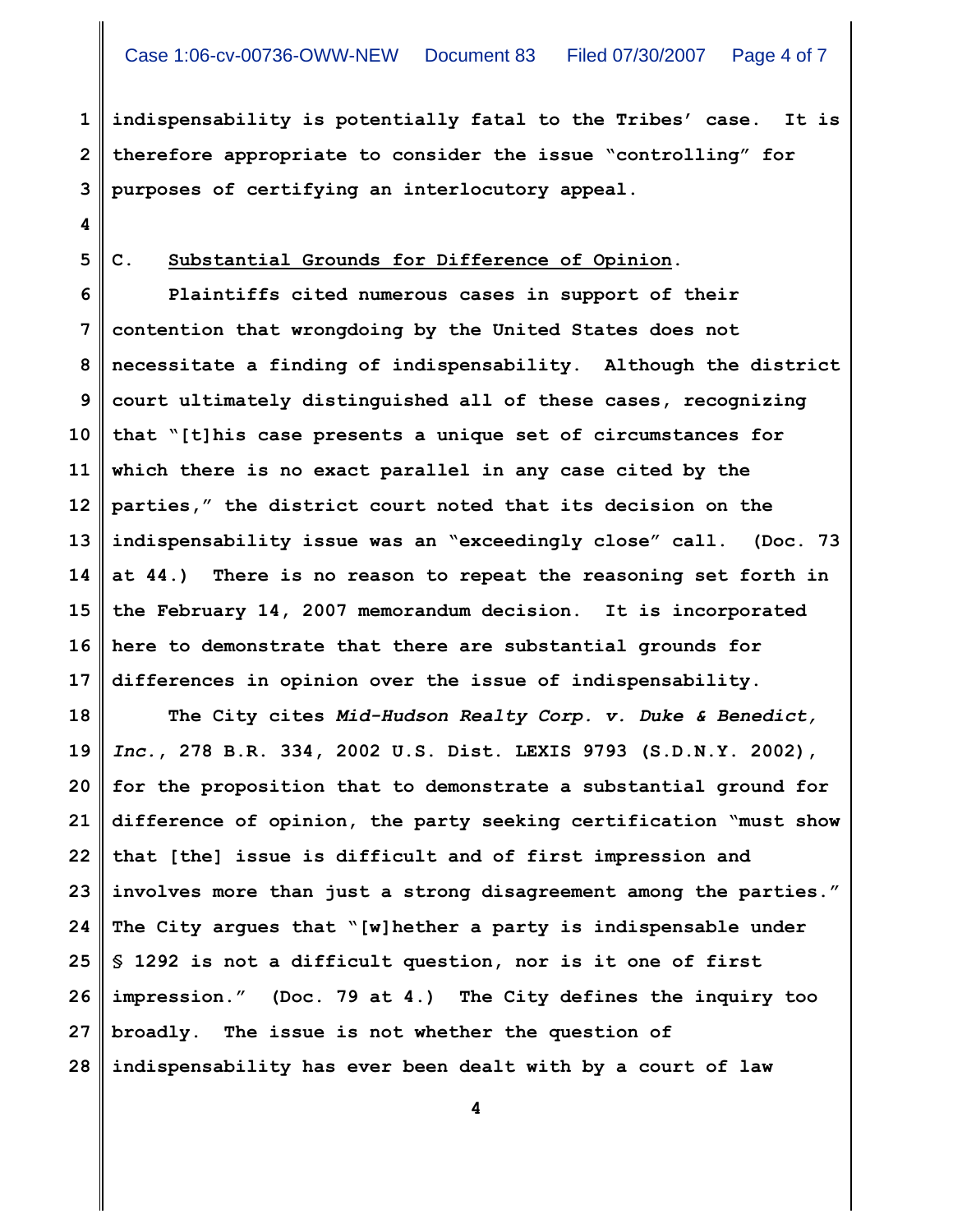**1 2 3 4 5 6 7 8 before. Rather, the question is whether indispensability has ever been analyzed in the context of facts and circumstances that resemble those of this case. As discussed at length in the February 14, 2007 memorandum decision, although a number of cases have dealt with indispensability in somewhat similar contexts, none concerned factual circumstances similar enough to this case to provide clear guidance. There are substantial grounds for difference of opinion.<sup>1</sup>**

**9 10 11 12 13 Plaintiffs offer new case citations in support of their position that the United States is not an indispensable party, some of which were not cited in the context of the motion to dismiss. It is not necessary or appropriate to consider these new cases here, as this is not a motion for reconsideration.**

## **14**

## **15 16**

## **D. Materially Advance the Ultimate Termination of the Litigation.**

**17 18 19 20 21 22 Plaintiffs assert that immediate resolution of the indispensability issue will materially advance the ultimate termination of the litigation. Plaintiffs argue that this case is a "straightforward ejectment action in which plaintiff only seeks possession of land to which it holds superior title." (Doc. 75 at 11.) The Tribe further asserts that "[t]he question**

- **23**
- **24**

**<sup>25</sup> 26 27 28** <sup>1</sup> The City correctly indicates that section 1292(b) is not **meant to be used for the review of factual issues nor is it to be used to "substitute wholesale appellate certainty for trial court uncertainty."** *Link v. Mercedes-Benz of North Am.***, 550 F.2d 860, 863 (3d Cir. 1977). But, the issue proposed to be certified is a mixed question of fact and law that is appropriately raised on interlocutory appeal.**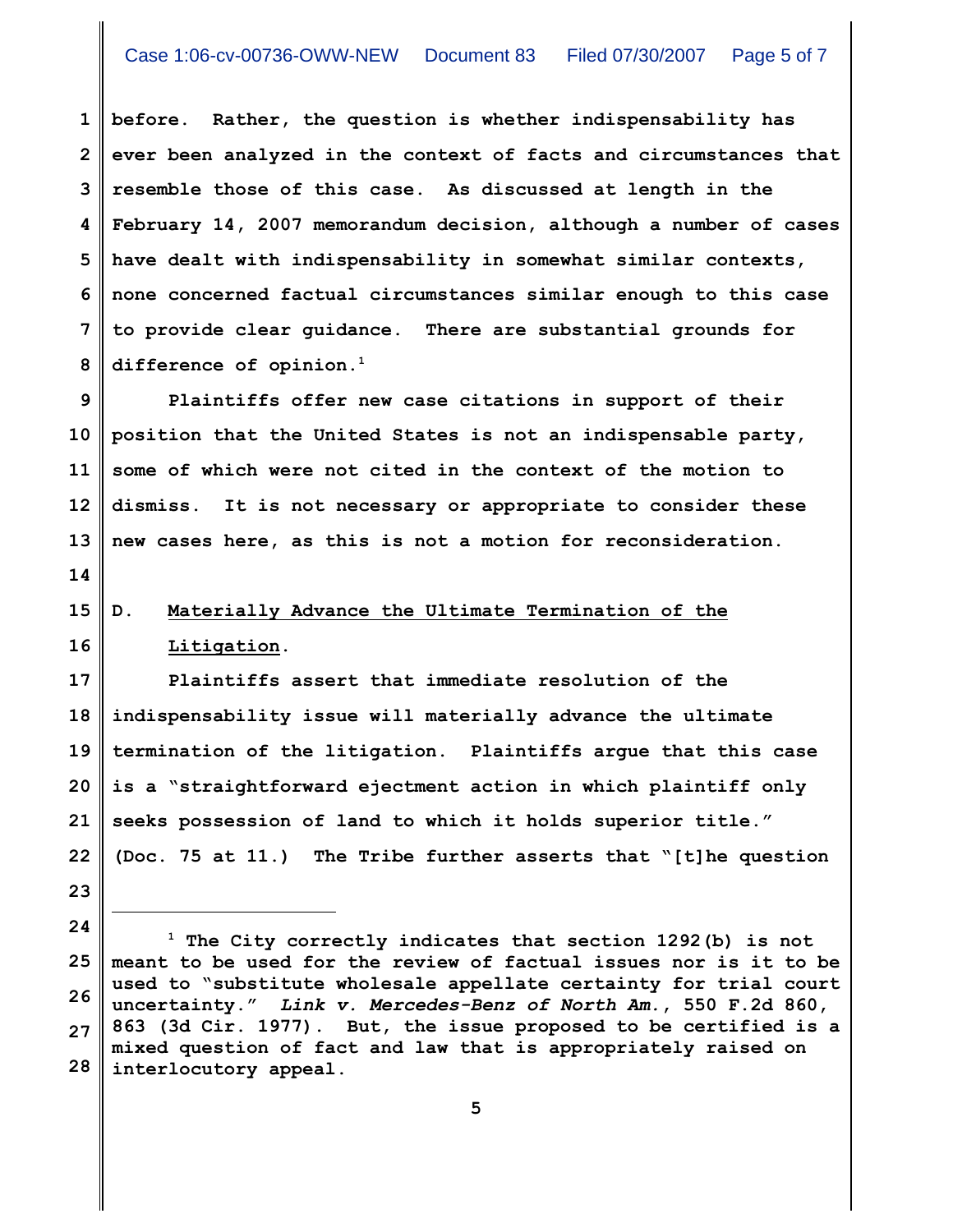**1 2 3 4 5 6 7 8 9 10 11 12 13 14 15 16 17 18 19 20 21 22 23 24 25 26 27 of whether plaintiff can be forced to add a party against which it is not seeking relief will materially alter the nature and extent of this litigation. Adding a party with the legal resources available to the United States of America will drastically increase the scope, cost and duration of the litigation, and will require plaintiffs to address two well financed parties, only one of whom can provide the relief plaintiff seeks." Finally, Plaintiffs point out that if the Tribe is required to name the United States, the United States will likely move to dismiss on the ground that they cannot be named as a party. Litigating this issue would be avoided if the Ninth Circuit rules in favor of the Tribe on interlocutory appeal. The City responds that interlocutory appeal will only delay pretrial development of this case and that, even if the issue if indispensability was resolved in the Tribe's favor, no factual issue or element of proof would be removed. (Doc. 79 at 9.) But, the City's scenario would only be valid if the United States can be named as a party. The Tribe wishes to avoid involving the United States in the first place. Among other things, if the Tribe is successful on appeal, they will thereby avoid the considerable time and expense of litigating any potentially dispositive motion to dismiss filed by the United States. Given the severely overloaded docket of this particular district court, avoiding an additional round of dispositive motions represents a significant litigation efficiency that would materially advance the termination of this litigation. ///**

**28 ///**